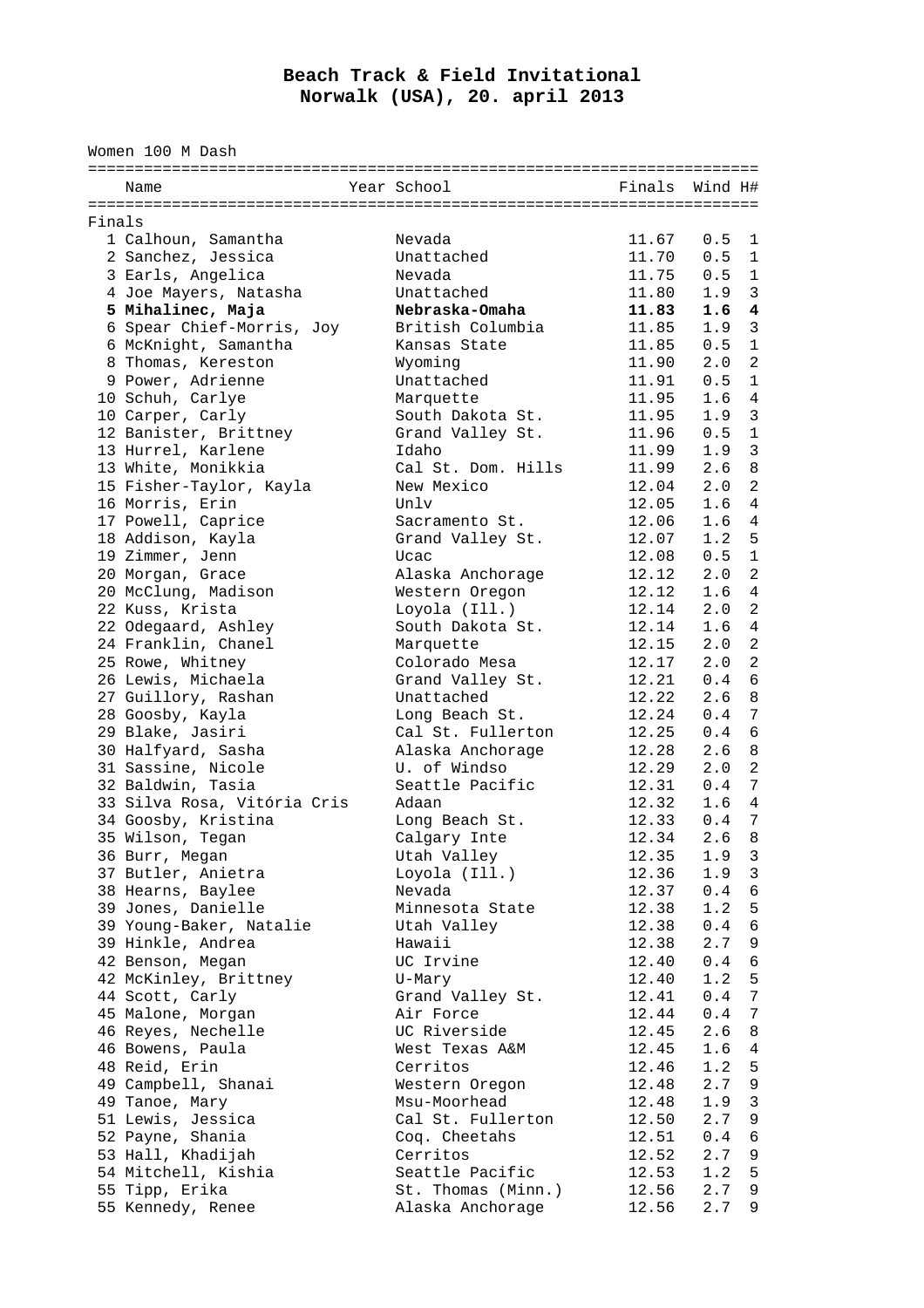| 55 Hughes, Sarah            | British Columbia   | 12.56      |
|-----------------------------|--------------------|------------|
| 58 Wochnick, BryAnne        | Seattle Pacific    | 12.58      |
| 58 Stewart, Alexis          | Cal St. Fullerton  | 12.58      |
| 60 Lotwin, Kelsey           | Ucac               | 12.59      |
| 61 Hagen, Casey             | Unattached         | 12.60      |
| 61 Rozeske, Christina       | St. Thomas (Minn.) | 12.60      |
| 63 Blanco, Adriana          | Cal St. Stanislaus | 12.62      |
| 64 Hudson, Olivia           | Unlv               | 12.63      |
| 65 Guinn, Jasmin            | Academy of Art     | 12.64      |
| 66 Deadwyler, Dominique     | Unattached         | 12.65      |
| 67 Chown, Brittainy         | Humboldt State     | 12.66      |
| 68 Wharton, Krystal         | Unlv               | 12.70      |
| 69 Paddock, Courtney        | Utah Valley        | 12.71      |
| 70 Lyons, Charity           | UC Irvine          | 12.72      |
| 71 McGaha, Samantha         | Lewis              | 12.73      |
| 72 Fritz, Gina              | South Dakota St.   | 12.78      |
| 73 Peterson, Shelby         | Western Oregon     | 12.79      |
| 74 Austin, Ashley           | Academy of Art     | 12.83      |
| 75 Knowles, Krissy          | Utah Valley        | 12.84      |
| 76 Rhode, Mercedes          | Simon Fraser       | 12.88      |
| 77 Clark, Amber             | Long Beach St.     | 12.96      |
| 78 Melissa, Limones Rodrígu | Zeit Schnell       | 13.01      |
| 79 nunley, philisha         | Cal St. Dom. Hills | 13.09      |
| 80 Lorenz, Karlene          | Msu-Moorhead       | 13.12      |
| 81 Crumpler, Mariah         |                    | 13.14      |
|                             | Western Oregon     |            |
| 82 Wheeler, Aimee           | Utah Valley        | 13.18      |
| 83 Fernandes, T'Icis        | Compton            | 13.21      |
| 84 Jace, April              | Elite Health Club  | 13.31      |
| 85 Beijer, Ceora            | Cal St. Dom. Hills | 13.48      |
| 85 Gilbert, Myiesha Denae   | Unattached         | 13.48      |
| 87 Long, Aurelia            | Cal St. Dom. Hills | 13.50      |
| 88 Armstrong, Trina         | Compton            | 14.47      |
| -- Bean, Dinesha            | Academy of Art     | DQ         |
| -- Simpson, Carnisha        | West Texas A&M     | SCR        |
| -- Brown, Marshey           | Concordia (Ore.)   | SCR        |
| -- Auzenne, Micha           | Unattached         | SCR        |
| -- Brown-Renshaw, Rebecca   | Utah Valley        | <b>SCR</b> |
| -- Pope, Morgan             | Sacramento St.     | SCR        |
| -- Armstrong, Terri         | Nebraska-Omaha     | SCR        |
| -- Amoah, Deborah           | Nevada             | <b>SCR</b> |
| -- Monda, Kristin           | Concordia (Ore.)   | SCR        |
| -- Momodu, Anita            | Nevada             | SCR        |
| -- Peals, Kadetra           | Cal St. Dom. Hills | SCR        |
| -- Fair, Monique            | Chadron State      | SCR        |
| -- Trevisan, Gia            | Unattached         | SCR        |
| -- Shaw, Denneil            | Nebraska-Omaha     | SCR        |
| -- Hawkins, Tanisha         | Nevada             | SCR        |
| -- Fenderson, Chelsea       | Adams State        | SCR        |
| -- Van Heel, Emily          | St. Thomas (Minn.) | SCR        |
| -- Cooper, Emily            | Long Beach St.     | SCR        |

| 55 Hughes, Sarah            | British Columbia             | 12.56      | $0.4 \quad 6$    |
|-----------------------------|------------------------------|------------|------------------|
| 58 Wochnick, BryAnne        | Seattle Pacific              | 12.58      | $0.4$ 7          |
| 58 Stewart, Alexis          | Cal St. Fullerton            | 12.58      | $0.4$ 7          |
| 60 Lotwin, Kelsey           | Ucac                         | 12.59      | 1.2 <sub>5</sub> |
| 61 Hagen, Casey             | Unattached                   | 12.60      | 1.5 10           |
| 61 Rozeske, Christina       | St. Thomas (Minn.)           | 12.60      | 2.6 <sub>8</sub> |
| 63 Blanco, Adriana          | Cal St. Stanislaus           | 12.62      | 2.79             |
| 64 Hudson, Olivia           | Unlv                         | 12.63      | 2.79             |
| 65 Guinn, Jasmin            | Academy of Art               | 12.64      | 1.5 10           |
| 66 Deadwyler, Dominique     | Unattached                   | 12.65      | $1.5$ 10         |
| 67 Chown, Brittainy         | Humboldt State               | 12.66      | 2.79             |
| 68 Wharton, Krystal         | Unlv                         | 12.70      | 1.5 10           |
| 69 Paddock, Courtney        | Utah Valley                  | 12.71      | 1.5 10           |
| 70 Lyons, Charity           | UC Irvine                    | 12.72      | $0.4 \quad 7$    |
| 71 McGaha, Samantha         | Lewis                        | 12.73      | 1.5 10           |
| 72 Fritz, Gina              | South Dakota St.             | 12.78      | 0.46             |
| 73 Peterson, Shelby         | Western Oregon               | 12.79      | 2.4 11           |
| 74 Austin, Ashley           | Academy of Art               | 12.83      | 2.6 <sub>8</sub> |
| 75 Knowles, Krissy          | Utah Valley                  | 12.84      | 1.5 10           |
| 76 Rhode, Mercedes          | Simon Fraser                 | 12.88      | 2.4 11           |
| 77 Clark, Amber             | Long Beach St.               | 12.96      | 1.5 10           |
| 78 Melissa, Limones Rodrígu | Zeit Schnell                 | 13.01      | 2.4 11           |
| 79 nunley, philisha         | Cal St. Dom. Hills           | 13.09      | 4.2 12           |
| 80 Lorenz, Karlene          | Msu-Moorhead                 | 13.12      | 2.6 <sub>8</sub> |
| 81 Crumpler, Mariah         | Western Oregon               | 13.14      | 2.4 11           |
| 82 Wheeler, Aimee           |                              | 13.18      | $1.5$ 10         |
|                             | Utah Valley                  |            | 4.2 12           |
| 83 Fernandes, T'Icis        | Compton<br>Elite Health Club | 13.21      |                  |
| 84 Jace, April              |                              | 13.31      | 2.4 11           |
| 85 Beijer, Ceora            | Cal St. Dom. Hills           | 13.48      | 4.2 12           |
| 85 Gilbert, Myiesha Denae   | Unattached                   | 13.48      | 2.4 11           |
| 87 Long, Aurelia            | Cal St. Dom. Hills           | 13.50      | 4.2 12           |
| 88 Armstrong, Trina         | Compton                      | 14.47      | 4.2 12           |
| -- Bean, Dinesha            | Academy of Art               | DQ         | $0.5 \quad 1$    |
| -- Simpson, Carnisha        | West Texas A&M               | SCR        | 1.6 <sub>4</sub> |
| -- Brown, Marshey           | Concordia (Ore.)             | SCR        | 2.4 11           |
| -- Auzenne, Micha           | Unattached                   | SCR        | $2.0 \t2$        |
| -- Brown-Renshaw, Rebecca   | Utah Valley                  | SCR        | 1.2 <sub>5</sub> |
| -- Pope, Morgan             | Sacramento St.               | SCR        | $0.5 \quad 1$    |
| -- Armstrong, Terri         | Nebraska-Omaha               | <b>SCR</b> | 0.46             |
| -- Amoah, Deborah           | Nevada                       | SCR        | 1.2 <sub>5</sub> |
| -- Monda, Kristin           | Concordia (Ore.)             | SCR        | 2.4 11           |
| -- Momodu, Anita            | Nevada                       | SCR        | $1.9-3$          |
| -- Peals, Kadetra           | Cal St. Dom. Hills           | SCR        | 4.2 12           |
| -- Fair, Monique            | Chadron State                | SCR        | 2.0<br>2         |
| -- Trevisan, Gia            | Unattached                   | SCR        | 0.4<br>7         |
| -- Shaw, Denneil            | Nebraska-Omaha               | SCR        | 2.4 11           |
| -- Hawkins, Tanisha         | Nevada                       | SCR        | 1.9<br>3         |
| -- Fenderson, Chelsea       | Adams State                  | SCR        | 1.2<br>5         |
| -- Van Heel, Emily          | St. Thomas (Minn.)           | SCR        | 2.6<br>8         |
| -- Cooper, Emily            | Long Beach St.               | <b>SCR</b> |                  |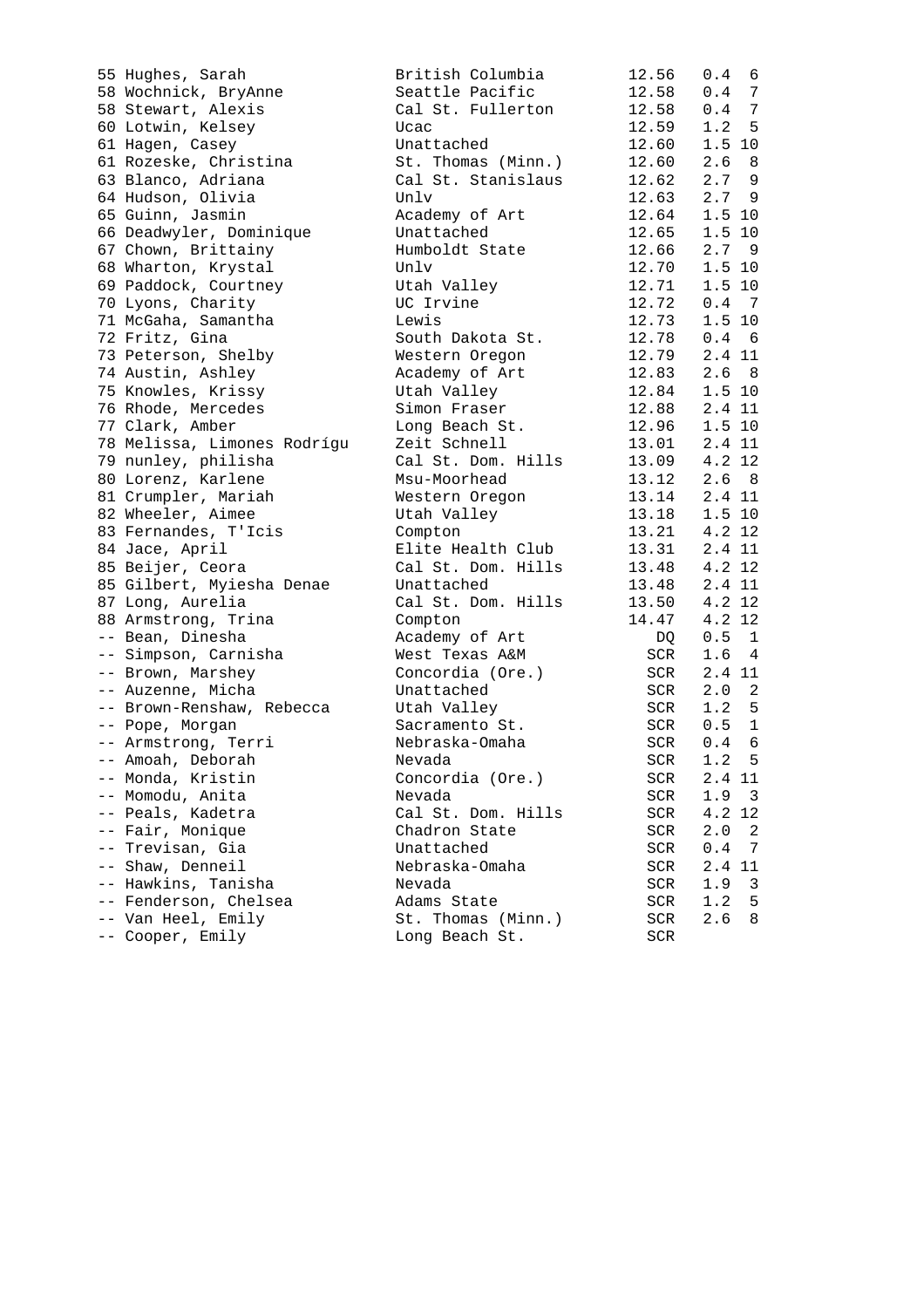Women 200 M Dash

|        | Name                       | Year School        |       | Finals Wind H#      |
|--------|----------------------------|--------------------|-------|---------------------|
|        |                            |                    |       |                     |
| Finals |                            |                    |       |                     |
|        | 1 Stewart, Kathryn         | U-Mary             | 23.69 | 1.1<br>1            |
|        | 2 Hodges, Shavine          | Grand Canyon       | 23.73 | 1.1<br>1            |
|        | 3 Bogatz, Samantha         | Grand Canyon       | 23.75 | $1.1 \quad 1$       |
|        | 4 Goodman, Antoinette      | North Dakota St.   | 23.84 | $1.1 \quad 1$       |
|        | 5 Sanchez, Jessica         | Unattached         | 24.02 | 1.1<br>1            |
|        | 6 Mihalinec, Maja          | Nebraska-Omaha     | 24.23 | 0.54                |
|        | 7 Morgan, Grace            | Alaska Anchorage   | 24.24 | 0.54                |
|        | 8 Mattson, Lindsy          | Colorado           | 24.25 | 1.4 <sub>5</sub>    |
|        | 9 Fisher-Taylor, Kayla     | New Mexico         | 24.29 | 0.4 <sub>3</sub>    |
|        | 10 Pope, Morgan            | Sacramento St.     | 24.30 | $\mathbf{1}$<br>1.1 |
|        | 11 Sassine, Nicole         | U. of Windso       | 24.37 | 2<br>1.4            |
|        | 12 Banister, Brittney      | Grand Valley St.   | 24.46 | 2<br>1.4            |
|        | 13 Ferguson, Kamille       | Lewis              | 24.51 | 2<br>1.4            |
|        | 14 Strickland, Libby       | West Texas A&M     | 24.54 | $-0.2$<br>9         |
|        | 15 Addison, Kayla          | Grand Valley St.   | 24.55 | 1.4 <sub>5</sub>    |
|        | 16 Hinker, Rachel          | Northern Colorado  | 24.56 | 0.54                |
|        | 17 Leeper, Bri             | West Texas A&M     | 24.59 | 0.4 <sub>3</sub>    |
|        | 18 Hurrel, Karlene         | Idaho              | 24.60 | $0.4$ 3             |
|        | 19 Castillo, Alva          | Unlv               | 24.63 | 0.2<br>6            |
|        | 20 Carper, Carly           | South Dakota St.   | 24.67 | 0.2<br>6            |
|        | 20 Rowe, Whitney           | Colorado Mesa      | 24.67 | 1.2 10              |
|        | 20 Larch-Miller, Nikki     | Wichita State      | 24.67 | 0.2 6               |
|        | 23 Bren, Megan             | South Dakota St.   | 24.72 | 0.4 <sub>3</sub>    |
|        | 23 Powell, Caprice         | Sacramento St.     | 24.72 | 0.54                |
|        | 25 Kuss, Krista            | Loyola (Ill.)      | 24.73 | 0.4 <sub>3</sub>    |
|        | 26 Jacka, Kelly            | Idaho              | 24.76 | 0.54                |
|        | 27 Friesen, Tanya          | Wichita State      | 24.79 | 1.4<br>5            |
|        | 28 White, Monikkia         | Cal St. Dom. Hills | 24.83 | 0.712               |
|        | 29 Goosby, Kayla           | Long Beach St.     | 24.84 | 2.2 11              |
|        | 30 Zimmer, Jenn            | Ucac               | 24.85 | 0.2 6               |
|        | 31 Wright, Amber           | UC Riverside       | 24.86 | 1.4 <sub>5</sub>    |
|        | 31 Butler, Anietra         | Loyola (Ill.)      | 24.86 | 0.54                |
|        | 33 Wahi, Sunayna           | Adams State        | 24.91 | 0.54                |
|        | 33 Odegaard, Ashley        | South Dakota St.   | 24.91 | 1.3 13              |
|        | 35 Burr, Megan             | Utah Valley        | 24.93 | 1.4 <sub>5</sub>    |
|        | 36 Franklin, Chanel        | Marquette          | 24.99 | $0.4-3$             |
|        | 37 Spear Chief-Morris, Joy | British Columbia   | 25.02 | 0.2 6               |
|        | 38 Blake, Jasiri           | Cal St. Fullerton  | 25.04 | $-0.2$ 9            |
|        | 39 Armstrong, Terri        | Nebraska-Omaha     | 25.06 | 2.2 11              |
|        | 40 Young-Baker, Natalie    | Utah Valley        | 25.08 | 1.7 <sub>7</sub>    |
|        | 41 Wright, Saedra          | Long Beach St.     | 25.09 | 1.7 <sub>7</sub>    |
|        | 41 McKay, Lauryn           | Utah               | 25.09 | $-0.2$ 9            |
|        | 43 Sims, Zenobia           | Adams State        | 25.11 | 1.4 <sub>5</sub>    |
|        | 44 Moody, Keanna           | Academy of Art     | 25.13 | $1.4 \quad 2$       |
|        | 45 Nichols, Jessica        | Iowa State         | 25.14 | 1.2 10              |
|        | 46 Stewart, Alexis         | Cal St. Fullerton  | 25.21 | 2.4<br>- 8          |
|        | 47 Cole, Brianna           | Sacramento St.     | 25.22 | 1.7 <sub>7</sub>    |
|        | 48 Hughes, Sarah           | British Columbia   | 25.30 | 1.2 10              |
|        | 49 Malone, Morgan          | Air Force          | 25.32 | $-0.2$ 9            |
|        | 50 Downey, Kelly           | Eastern Washington | 25.36 | $-0.2$ 9            |
|        | 51 Beemer, Brianne         | Colorado           | 25.38 | $2.4 \quad 8$       |
|        | 51 Smith, Katrina          | Show Time In       | 25.38 | 0.712               |
|        | 53 Scott, Carly            | Grand Valley St.   | 25.39 | 1.3 13              |
|        | 53 Abboud, Noelle          | UC Riverside       | 25.39 | 1.7 <sub>7</sub>    |
|        | 55 Claustro, Elizabeth     | Cal St. Fullerton  | 25.41 | 2.211               |
|        | 56 Lotwin, Kelsey          | Ucac               | 25.47 | 0.2 6               |
|        | 57 Jones, Danielle         | Minnesota State    | 25.48 | 1.2 10              |
|        | 58 Brooks, Jasmine         | Texas-Pan American | 25.50 | 0.2 6               |
|        | 59 Blanco, Adriana         | Cal St. Stanislaus | 25.51 | $1.3$ 13            |
|        | 60 Hackney, Lauren         | UC Irvine          | 25.53 | $2.4 \quad 8$       |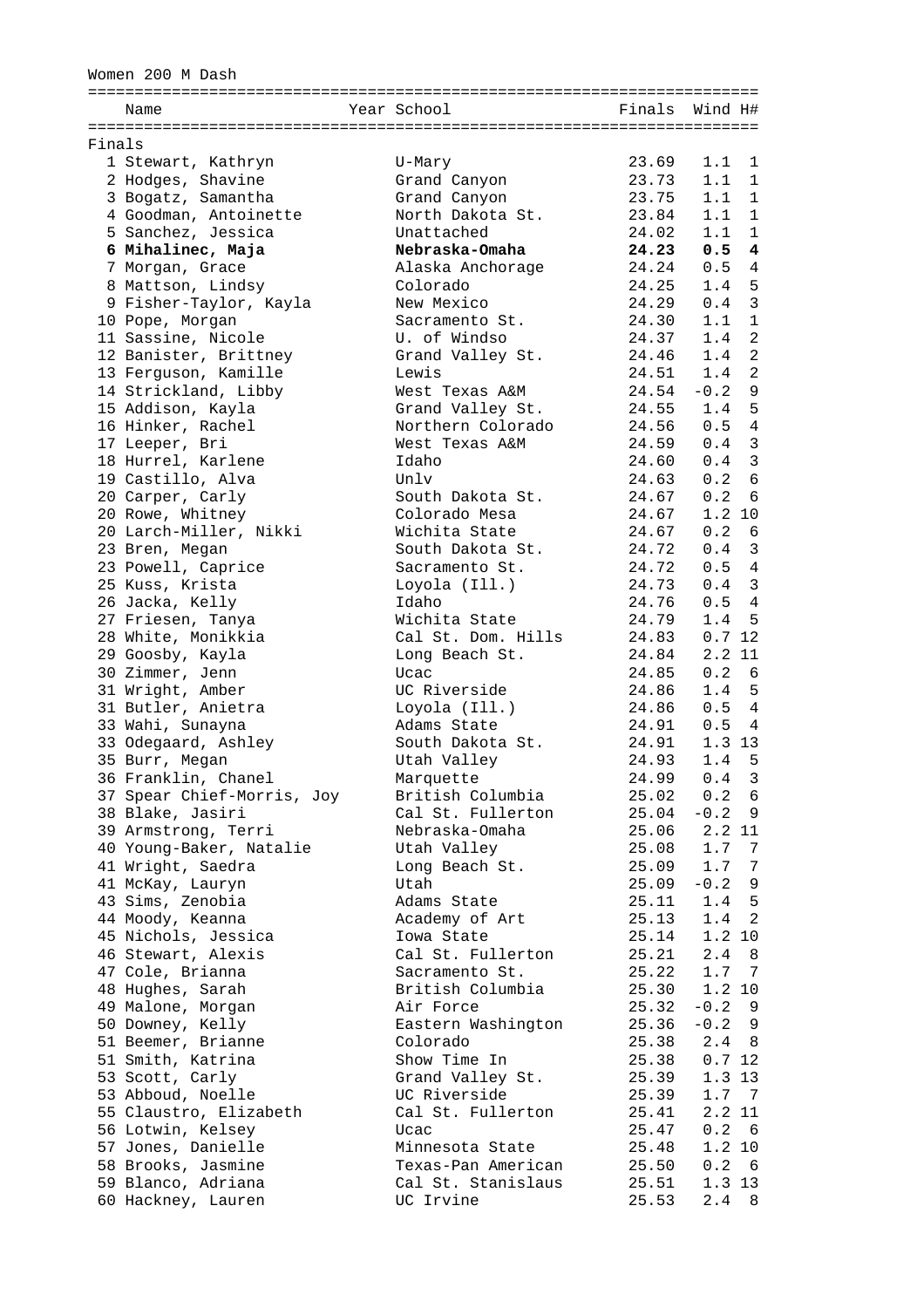| 61 Callender, Fiona                    | Toronto                        | 25.54          | 1.7 <sub>7</sub>             |
|----------------------------------------|--------------------------------|----------------|------------------------------|
| 62 Kruthers, Alex                      | Long Beach St.                 |                | $25.55 - 1.3$ 16             |
| 63 Tipp, Angela                        | St. Thomas (Minn.)             |                | 25.56 0.6 14                 |
| 63 Van Heel, Emily                     | St. Thomas (Minn.)             | 25.56          | $-0.2$ 9                     |
| 65 Wilson, Tegan                       | Calgary Inte                   |                | 25.57 1.7 7                  |
| 66 Littleton, Danielle                 | Unattached                     | 25.58          | $-0.2$ 9                     |
| 67 Payne, Shania                       | Coq. Cheetahs                  |                | $25.61$ $2.4$ 8              |
| 68 Silva Rosa, Vitória Cris            | Adaan                          | 25.63          | $2.4 \quad 8$                |
| 68 Strong, Misha                       | Cal St. Stanislaus             | 25.63          | 0.712                        |
| 70 Hinkle, Andrea                      | Hawaii                         | 25.67          | 1.2 10                       |
| 70 Halfyard, Sasha                     | Alaska Anchorage               | 25.67          | $2.0$ 15                     |
| 70 King, Chantel                       | Academy of Art                 | 25.67          | $1.4 \quad 2$                |
| 73 Okoro, Brianna                      | Eastern Washington             |                | $25.70 - 0.2$ 9              |
| 73 Fenderson, Chelsea                  | Adams State                    |                | 25.70 1.2 10                 |
| 75 Alston, Naomi                       | Air Force                      |                | 25.71 2.0 15                 |
| 76 Goosby, Kristina                    | Long Beach St.                 | 25.72          | 0.712                        |
| 77 Holzendorf, Arrielle                | Sacramento St.                 |                | $25.73 - 1.3$ 16             |
| 78 Stewart, Alexandria                 | Cal St. Fullerton              | 25.74          | 2.211                        |
| 79 Collins, Brejeque                   | Humboldt State                 | 25.81          | 0.712                        |
| 79 Allen, Alisha                       | Northern Colorado              | 25.81          | 1.2 10                       |
| 81 Warren, Hayley                      | Toronto                        | 25.88<br>25.88 | 1.2 10                       |
| 81 Soares DA Silva, Letícia            | Adaan                          | 25.88          | 2.211                        |
| 83 Kennedy, Renee                      | Alaska Anchorage               | 25.91          | $-1.3$ 16                    |
| 84 Dockter, Katie                      | North Dakota St.               | 25.92          | 0.712                        |
| 85 Jordan, Cierra                      | Hawaii                         | 25.93          | $0.2 \quad 6$                |
| 85 Taylor, Kristina                    | Wichita State                  | 25.93          | 0.712                        |
| 87 Araujo, Ashley                      | Northern Colorado<br>UC Irvine | 25.96<br>25.97 | $2.0$ 15                     |
| 88 Lee-McNeill, Kaulyn                 | Msu-Moorhead                   | 26.03          | $1.3$ 13<br>1.4 <sub>5</sub> |
| 89 Tanoe, Mary<br>90 Reyes, Nechelle   | UC Riverside                   |                | $26.04 - 1.3$ 16             |
| 91 Storm, Kaci                         | Iowa State                     |                | 26.07 2.0 15                 |
| 92 Patch, Trae                         | Chadron State                  | 26.12          | 2.211                        |
| 92 Lewis, Jessica                      | Cal St. Fullerton              | 26.12          | 2.015                        |
| 94 Paddock, Courtney                   | Utah Valley                    | 26.14          | 0.6 14                       |
| 95 Hall, Nicole                        | Msu-Moorhead                   | 26.19          | 1.7 <sub>7</sub>             |
| 95 Wolf, Alicia                        | Saint Martin's                 |                | $26.19 - 1.316$              |
| 97 Torres, Abrianna                    | Colorado                       | 26.21          | 1.3 13                       |
| 98 Collins, Cassandre                  | Calgary Inte                   |                | 26.29 2.0 15                 |
| 99 Abrahamian, Jaclyn                  | Wichita State                  |                | $26.31 - 1.3$ 16             |
| 100 Bowe, Samantha                     | New Mexico                     |                | 26.39 1.3 13                 |
| 101 Stalpes, Emily                     | North Dakota St.               | 26.41          | 1.3 13                       |
| 102 Woelber, Bree                      | Iowa State                     | 26.54          | 0.6 14                       |
| 103 Willms, Hannah                     | Iowa State                     |                | $26.55 - 1.3$ 16             |
| 104 Ross, Ahmbria                      | UC Riverside                   |                | 26.61 2.0 15                 |
| 105 Rozeske, Christina                 | St. Thomas (Minn.)             | 26.63          | $0.6$ 14                     |
| 106 Blades, Asha                       | UC Riverside                   | 26.67          | $2.0$ 15                     |
| 107 Hagen, Casey                       | Unattached                     | 26.89          | $-0.3$ 17                    |
| 108 Payne, Erica                       | Pasadena                       | 26.90          | $-0.3$ 17                    |
| 109 Nelson, Alicia                     | Show Time In                   | 26.93          | $-0.3$ 17                    |
| 110 nunley, philisha                   | Cal St. Dom. Hills             | 26.96          | $-0.3$ 17                    |
| 111 Andreassen, Jordon                 | Iowa State                     | 27.10          | $0.6\;14$                    |
| 112 Kelly, Melissa                     | Cal St. Fullerton              | 27.11          | 0.6 14                       |
| 113 Hairanian, Chelsea                 | Long Beach St.                 | 27.23          | $-0.3$ 17                    |
| 114 Affeld, Laura                      | Unlv                           | 27.80          | 1.2 10                       |
| 115 Beijer, Ceora                      | Cal St. Dom. Hills             | 28.29          | 0.718                        |
| 116 Long, Aurelia                      | Cal St. Dom. Hills             | 28.61          | 0.718                        |
| 117 Fernandes, T'Icis                  | Compton                        | 28.76          | $-0.3$ 17                    |
| 118 Robinson, Leah                     | Trinity Western                | 32.71          | 0.718                        |
| -- Franklin, Kalena<br>-- Surak, Lacey | Grand Valley St.<br>UC Irvine  | SCR<br>SCR     | 0.54<br>$1.3$ 13             |
| -- Jace, April                         | Elite Health Club              | SCR            | 0.718                        |
| -- Snider, Sarah                       | West Texas A&M                 | SCR            | $0.4 \quad 3$                |
| -- Brown-Renshaw, Rebecca              | Utah Valley                    | SCR            | $2.4 \quad 8$                |
| -- Homan, Gretchen                     | Marquette                      | SCR            | 2.211                        |
| -- Melissa, Limones Rodrígu            | Zeit Schnell                   | SCR            | 0.6 14                       |